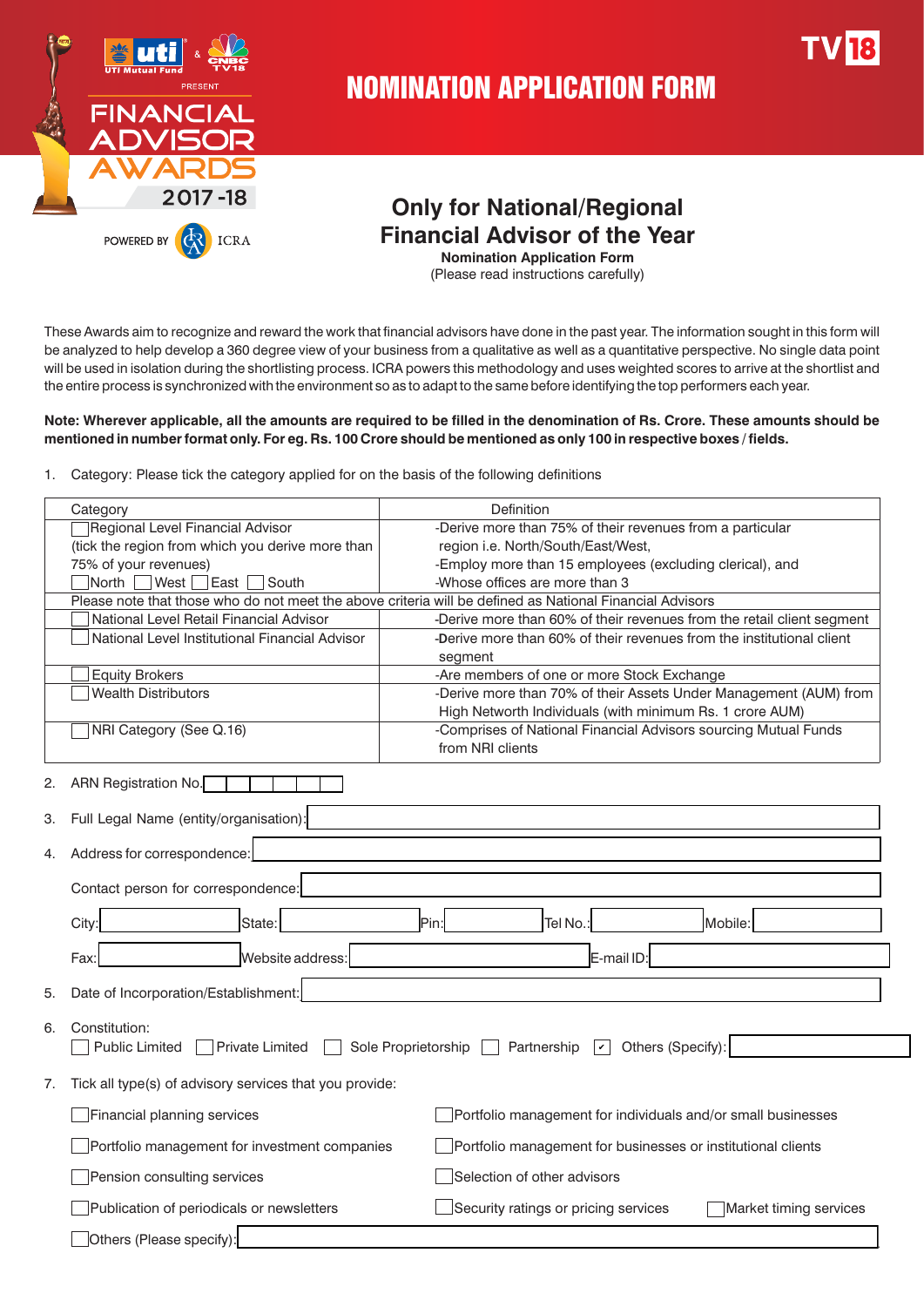### **Infrastructure:**

- 8. Qualification of Business Head / Division Head :
	- Graduate Post-Graduate MBA Holding degree in Financial & Investment Management/Related courses
- 9. Number of employees (excluding clerical) in Financial Advisory:

| <b>Financial Year</b> | No. of Employees in<br><b>Financial Advisory</b> | How Many of them are<br><b>AMFI</b> Certified |
|-----------------------|--------------------------------------------------|-----------------------------------------------|
| April 2016-March 2017 |                                                  |                                               |
| April 2015-March 2016 |                                                  |                                               |

Include only those employees that are directly engaged in the business of advising on investment decisions of clients. Include full and part-time employees but do not include any clerical workers. If you are organized as a sole proprietorship, include yourself as an employee.

10. No. of. Branches: Top Cities (T15\*): **We constrain the Cities (B15\*):** 

\*T15 stands for top 15 cities; while B15 means beyond (top) 15 cities as classified by AMFI

### **Financial Advisory:**

11. Assets under Management (Amt. in Rs. Crore) (For all products)

| <b>Financial Year</b> | Amt. in Rs. Crore |
|-----------------------|-------------------|
| April 2016-March 2017 |                   |
| April 2015-March 2016 |                   |

Please include only client's assets under management from which you are deriving tangible financial advisory/distribution income. Monthly Average AUM can be calculated as average of AUM at the end of each month i.e. ((M1+M2+M3……M12)/12)

12. Asset Profile (specify as value of total client's Assets under Management) (Amt. in Rs. Crore)

| <b>Financial Year</b> | Debt + Cash/Liquid |                 | Equity + Balanced Fund |                 | Portfolio Management<br>Services/Others |                 | <b>Total AUM</b> |                 |
|-----------------------|--------------------|-----------------|------------------------|-----------------|-----------------------------------------|-----------------|------------------|-----------------|
|                       | Top<br>Cities      | Other<br>Cities | Top<br>Cities          | Other<br>Cities | Top<br>Cities                           | Other<br>Cities | Top<br>Cities    | Other<br>Cities |
| April 2016-March 2017 |                    |                 |                        |                 |                                         |                 |                  |                 |
| April 2015-March 2016 |                    |                 |                        |                 |                                         |                 |                  |                 |

For the definition of top cities please refer Q.10

13. Indicate value of financial advisory/distribution income out of total income (Amt. in Rs. Crore)

| <b>Financial Year</b> | Debt + Cash/Liquid   Equity + Balanced Fund | Portfolio Management<br>Services/Others | Total Income |
|-----------------------|---------------------------------------------|-----------------------------------------|--------------|
| April 2016-March 2017 |                                             |                                         |              |
| April 2015-March 2016 |                                             |                                         |              |

14. Indicate proportion of financial advisory/distribution income as percent of total income for the last 3 years:

| April 2016-March 2017 > 75% 51-75% 26-50% 11-25% 5-10% < 5% |  |  |  |
|-------------------------------------------------------------|--|--|--|
| April 2015-March 2016 75% 51-75% 26-50% 11-25% 5-10% <6%    |  |  |  |

15. What percentage of your income (advisory/distribution) comes from the following categories of products?

| <b>Products</b>         | <b>April 2016-March 2017</b> | <b>April 2015-March 2016</b> |
|-------------------------|------------------------------|------------------------------|
| Insurance               | (%)                          | (% )                         |
| Mutual Funds            | $(\% )$                      | (% )                         |
| <b>Bonds</b>            | (%)                          | (% )                         |
| Stocks/Secondary Market | (%)                          | (% )                         |
| PPF/NSC/Small Savings   | (%)                          | (% )                         |
| Others (Please Specify) | $(\% )$                      | (% )                         |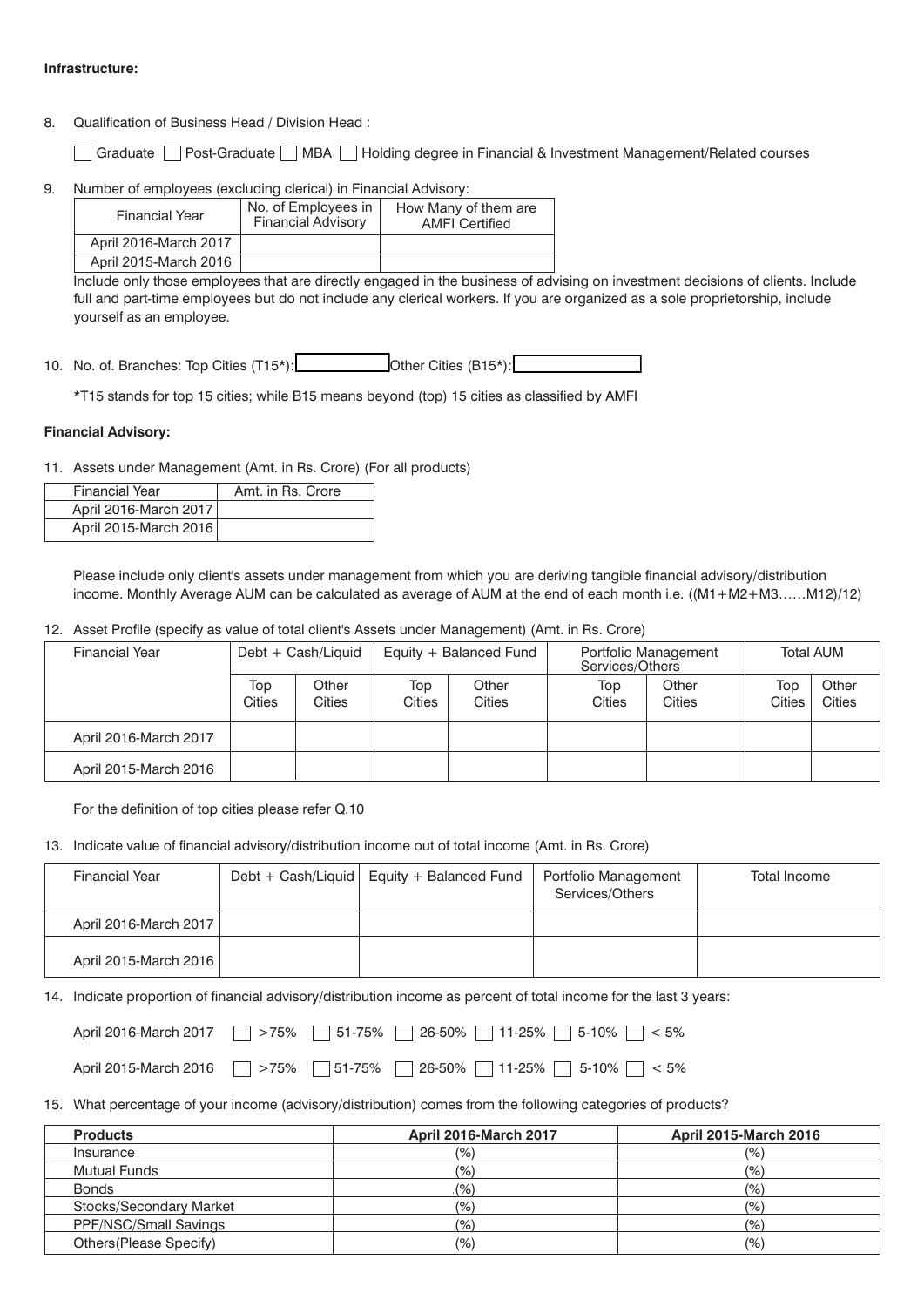16. If you are a National Financial Advisor sourcing Mutual Funds (MFs) from NRI clients then please answer this question (for participants applying for NRI category):

| <b>Financial Year</b>                                  | April 2016-March 2017 | April 2015-March 2016 |
|--------------------------------------------------------|-----------------------|-----------------------|
| AUMs in MFs from NRIs only (Rs. Crore)                 |                       |                       |
| Income from MF distribution from NRIs only (Rs. Crore) |                       |                       |
| Total number of NRI clients (No. of clients)           |                       |                       |

17. Online Business Details:

| Financial Year        | No. of online customers<br>(Nos.) | Online Sales revenue<br>(Rs. Crore) | Online AUM<br>(Rs. Crore) |
|-----------------------|-----------------------------------|-------------------------------------|---------------------------|
| April 2016-March 2017 |                                   |                                     |                           |
| April 2015-March 2016 |                                   |                                     |                           |

18. Client Profile:

| <b>Financial Year</b>                                    | April 2016-March 2017 | April 2015-March 2016 |
|----------------------------------------------------------|-----------------------|-----------------------|
| Total No. of clients to whom Financial Advisory services |                       |                       |
| were provided (only those clients from whom              |                       |                       |
| advisory/distribution income is being accrued)*          |                       |                       |
| No. of clients who have signed up for SIP through you    |                       |                       |
| No. of clients who have signed up for Lump sum' (non     |                       |                       |
| SIP) Mutual fund investments through you                 |                       |                       |
|                                                          |                       |                       |

### 19. Average tenure of your relationship with your present client base (years)

| $\Box$ >10 | $\Box$ 6-10 $\Box$ 4-5 $\Box$ 2-3 |  | $\Box$ 0-1 |
|------------|-----------------------------------|--|------------|

Average tenure of your relationship with your present client base (years) equals cumulative relationship years of clients divided by total number of clients as indicated in Question 18\*.

20. Aging of Equity AUM (as on March 31, 2017)

| Less than 12 months $\Box$ 12-24 months $\Box$ 24-36 months $\Box$ Above 36 months |  |  |
|------------------------------------------------------------------------------------|--|--|
|                                                                                    |  |  |

21. What percent of your Financial Advisors are

|   | Graduates   Post graduate | <b>MBA</b> | Holding degree in Financial & Investment Management/Related courses |  |
|---|---------------------------|------------|---------------------------------------------------------------------|--|
| % |                           |            |                                                                     |  |

22. Average Experience of your financial advisors (in years):

| $\Box$ >10 | $\Box$ 6-10 $\Box$ 3-5 $\Box$ 0-2 |  |
|------------|-----------------------------------|--|
|            |                                   |  |

Average Experience equals cumulative experience of employees divided by number of employees as indicated in Question 9.

### 23. Do you or any related person:

| a) Buy securities for yourself from advisory clients, or sell securities you own to advisory clients? | Yes | Nol |
|-------------------------------------------------------------------------------------------------------|-----|-----|
| b) Buy or sell for yourself securities that you also recommend to advisory clients?                   | Yes | Nol |
| c) Recommend securities (or other investment products) to advisory clients in                         |     |     |
| which you or any related person has some other proprietary (ownership) interest?                      | Yes | Nol |
| d) As a broker-dealer or registered representative of a broker-dealer, execute securities             |     |     |
| trades for brokerage customers in which advisory client securities are sold to or bought              |     |     |
| from the brokerage customer (agency cross transactions)?                                              | Yes | Nol |
| e) Recommend purchase of securities to advisory clients for which you or any related person           |     |     |
| serves as underwriter, general or managing partner, or purchaser representative?                      | Yes | Nol |
| f) Recommend purchase or sale of securities to advisory clients for which you or any related          |     |     |
| person has any other sales interest (other than the receipt of sales commissions as a broker          |     |     |
| or registered representative of a broker-dealer)?                                                     | Yes | Nol |
|                                                                                                       |     |     |
| 24. Have there been any penalties/disciplinary actions by SEBI or any other regulatory body?          | Yes | Nol |
|                                                                                                       |     |     |

If yes, please specify